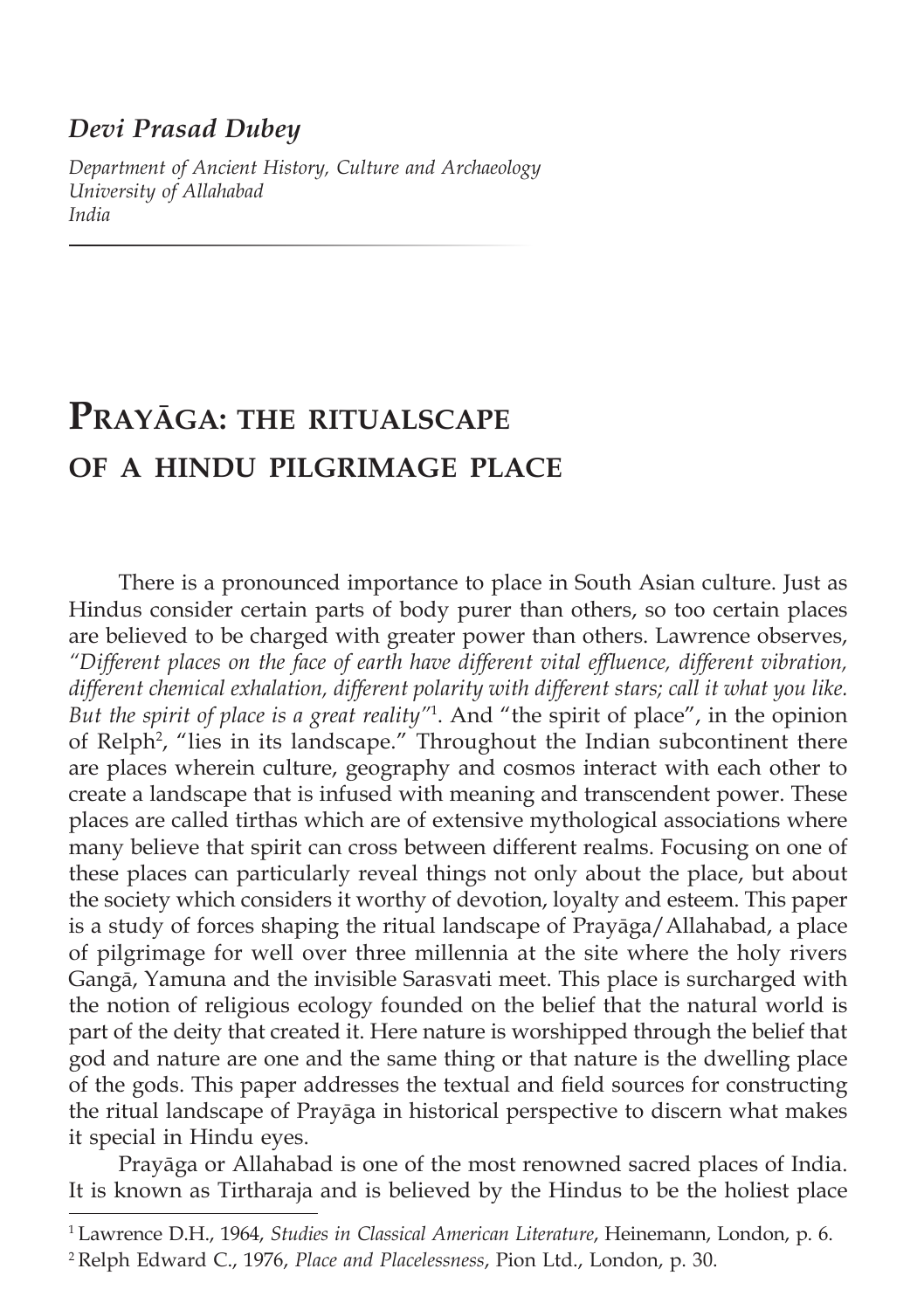in the three worlds existing in space (heaven, earth and the netherworld) and in time (past, present and future). Prayāga is called Tirtharaja on account of its special features, not possessed by other tirthas. Among innumerable rivers and confluences the Gangā-Yamuna sangama at Prayāga is unique. The wonderful sight offered by the mixing of the two rivers – the white coloured Gangā and the blue flowing Yamuna has often been sung by poets. Kalidasa (5<sup>th</sup> c. CE) describes the beauteous tumult of waves and ripples at Sangama in the Raghuvansha: "*The stream of the Gangā mixed up with the waves of the Yamuna, looks at one place like the string of pearls interspersed with the lustre – imparting sapphires and, at another place, like a garland of white lotuses intertwined with the blue ones"*<sup>3</sup> . Murari (10th c. CE) is also attracted to the astonishing beauty of the confluence at Prayaga. He says, *"the two rivers, flowing through the antaravedi which is the original home of the brahmanas, proceed to meet each other as if they bathe the earth with the liquid of the fragrant aloe wood and sandal. The Gangā is white because it has lived in the laps of its father, the snowy Himalaya, and the Yamuna is black because of the scorching heat of its father, the Sun"*<sup>4</sup> . The description of the confluence as given by Tulasidasa (CE 1532-1624) is no less inspiring. In a priceless piece of the nature poetry, he says, *"beautiful is the meeting of the white and dark waters of the two rivers Gangā and Yamuna. Tulasi's heart leaps with joy at the sight of the waves, it looks as if strong groups of calves of the divine cow are grazing green grass"*<sup>5</sup> . In fact, the view the waters of the two rivers present to the visitors is bewildering. The miraculous power of waters of Sangama is attested by scientific investigations carried on there by S.S. Nehru, an eminent scientist of the University of Allahabad, some forty years ago. He was amazed to notice that radioactivity of the confluence was much greater than the sum total of the two figures about the two rivers $6$ . To complete such a power, according to a tradition, deep beneath the two streams the Sarasvati mingles its water with the dark ones of the Yamuna and the clear ones of the Gangā. The Puranas speak of the piercing (vidarbhana) of the confluence of the Gangā and the Yamuna by the Sarasvati at Prayaga. While describing the presence of the river Sarasvati there, they remark that it was created by Brahma for the purpose of attaining Brahmaloka<sup>7</sup> . The sacred space thus symbolises and embodies the gateway to the Unknown Realm.

Prayāga thus owes its sanctity to the confluence of the rivers, which emerged as a centre of the Aryan culture in the Vedic period. A khila verse of the Rigveda glorifies it thus: *"Those who plunge into the waters where the black and white rivers* 

<sup>3</sup> *Raghuvansha of Kalidasa*, [in:] Kalidasa Granthavali (ed.), R.P. Dwivedi, BHU, Varanasi, 1976, XIII. 54.

<sup>4</sup> *Anargharaghava of Murari Mishra, Ramachandra Mishra (ed.),* Chowkhamba Vidya Bhawan, Varanasi, 1960, VII. 125.

*<sup>5</sup> Kavitavali of Tulasidasa*, Vamadeva Sharma (ed.), Ramanarayan Lal Publ. and Booksellers, Allahabad, 1938, VII. 144.

<sup>6</sup> Sukul K.N., 1974, *Varanasi Down the Ages*, Kameshwar Nath Sukul, Patna, p. 197.

<sup>7</sup> *Padma Purana*, Venkateshwar Press, Bombay, 1927, 6, 126. 35, *Naradiya Purana*, Venkateshwar Press, Bombay, 1933, II. 63, 23b-24a.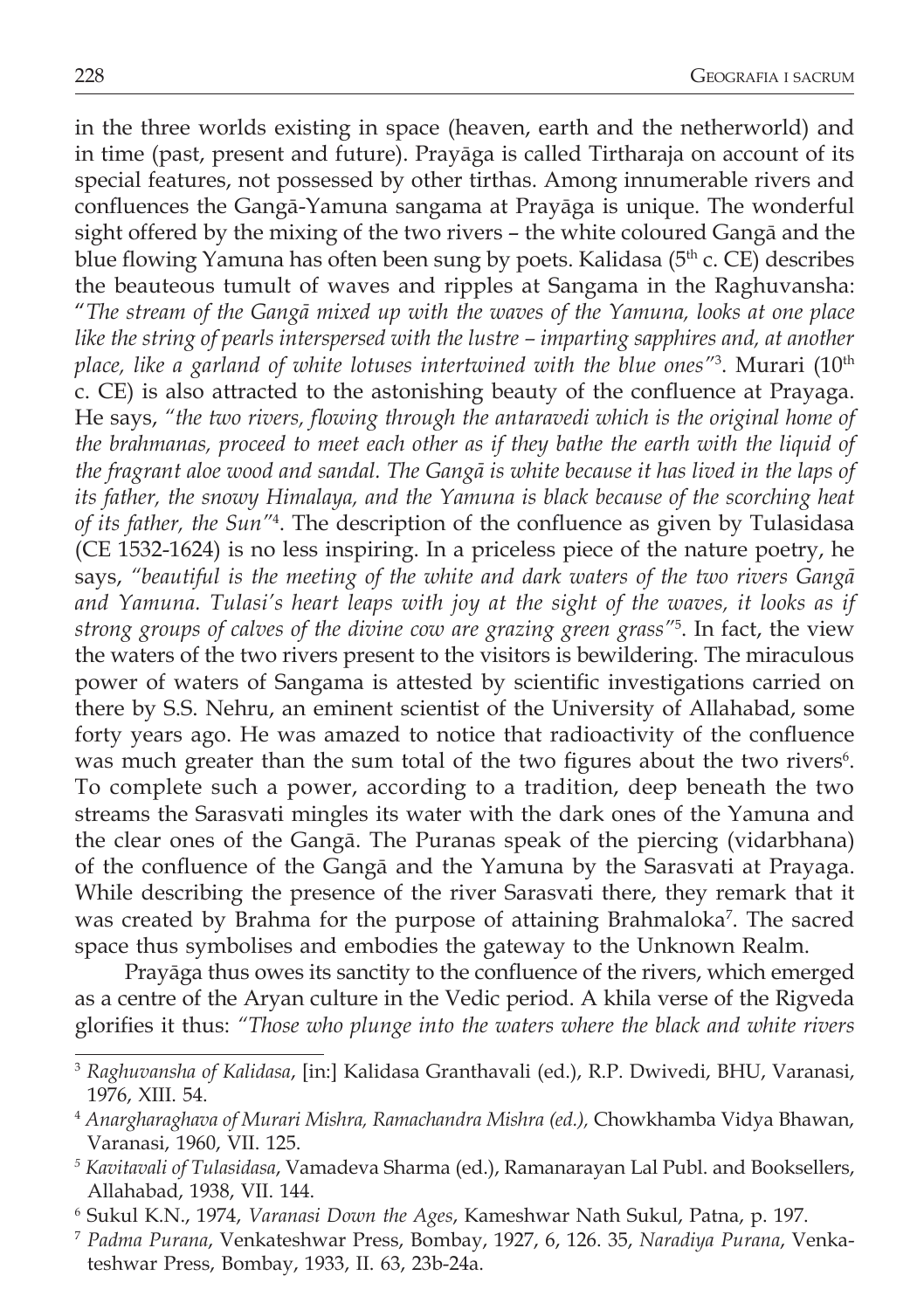*meet together ascend to heaven, and those determined men who cast off their bodies there secure immorality"*<sup>8</sup> . This confluence of the rivers at Prayāga came to be regarded as the visible symbol of Madhyadesh by the Gupta period, it is depicted in the Varaha cave at Udaigiri around CE 400. In tradition, Prayāga formed the eastern boundary of Madhyadesh<sup>9</sup>. That Prayāga is the eastern point of Madhyadesh is of spatial significance stressing correspondences between humanity (microcosm) and space (mesocosm) in order to make the most out of the various lines of cosmic forces (macrocosm). "The most basic of these forces", observes Brenda Beck<sup>10</sup>, "*are fixed in association with the various compass points. The east, for example, is the direction from which many beneficial forces emanate"*. In fact, east serves as one of the axis of cosmic forces; and it demonstrates that Prayāga is the mythical place where heaven and earth were first separated in illo tempore.

To the casual visitor Prayāga appears to be a place wholly preoccupied with religion. It is believed to be sanctified by traditional association with the sacred performance of a great sacrifice by Pitamaha<sup>11</sup> and is considered to possess certain intrinsic power and efficacy for spiritual purification. Shiva has transformed Himself into the holy Banyan tree there<sup>12</sup>. Vishnu in the form of Madhava is always present in the waters of the confluence there. The Matsya Purana says that Shiva is located as Vateshvara in Prayāga by Vishnu and the latter in the form of Keshava is always lost under the Vata (Banyan) tree in his reveries of yoga.14 Thus, unlike Kashi, Ayodhya, Mathura, or Ujjain, Prayāga is of non-sectarian nature in the religious world. The Matsya Purana states, *"As Brahma is worshipped in all the beings, so Prayāga is adored by the learned in all the worlds. Brahma also thinks of this sacred place everyday, that is why wisemen after repairing to Prayaga, do not feel inclined to anything else"*<sup>15</sup>. The same Purana again says that Prayāga is saved at the time of the dissolution of the universe<sup>16</sup>. At Prayāga there are no great and grandiose temples. Whatever shrines do exist there, are poor, insignificant and shabby looking. No specific deity presides over Prayaga, because the significance of this tirtha is associated with water.

<sup>8</sup> *Rigveda*, F. Maxmuller (ed.), Chowkhamba Sanskrit Series Office, Varanasi, 1960, *Khila*, 22.1.

<sup>9</sup> *Manusmriti*, Gopal Shastri Nene (ed.), Chowkhamba Sanskrit Series Office, Varanasi, 1970, 2, 21; Gupta D.K., 1972, *Society and Culture in the time of Dandin*, Meherchand Luchhmandas, New Delhi, pp. 81-83.

<sup>10</sup> Beck B.E.F., 1976, *The symbolic merger of body, space and cosmos*, Contributions to Indian Sociology (NS), v. 10(2), p. 214.

<sup>11</sup> *Mahabharata*, V.S. Sukthankar et al. (eds.), Bhandarkar Oriental Research Institute, Poona, 1933-59, III. 85.14.

<sup>12</sup>*Kurma Puran*a, A.S. Gupta (ed.), All-India Kashiraj Trust, Varanasi, 1972, 1, 37.9; *Padma Purana*, III. 48.6a; *Matsya Purana*, Venkateshwar Press, Bombay, 1895, 110.10a; Vamana Purana (ed.) A.S. Gupta, All-India Kashiraj Trust, Varanasi, 1968, 57.28b.

<sup>13</sup> *Padma Purana*, VI.14.10, *Skanda Purana*, Venkateshwar Press, Bombay, 1909, IV.7.53.

<sup>14</sup> *Matsya Purana*, 21.9.

<sup>15</sup> *Ibidem*, 108. 13-16.

<sup>16</sup> *Ibidem*, 110.4.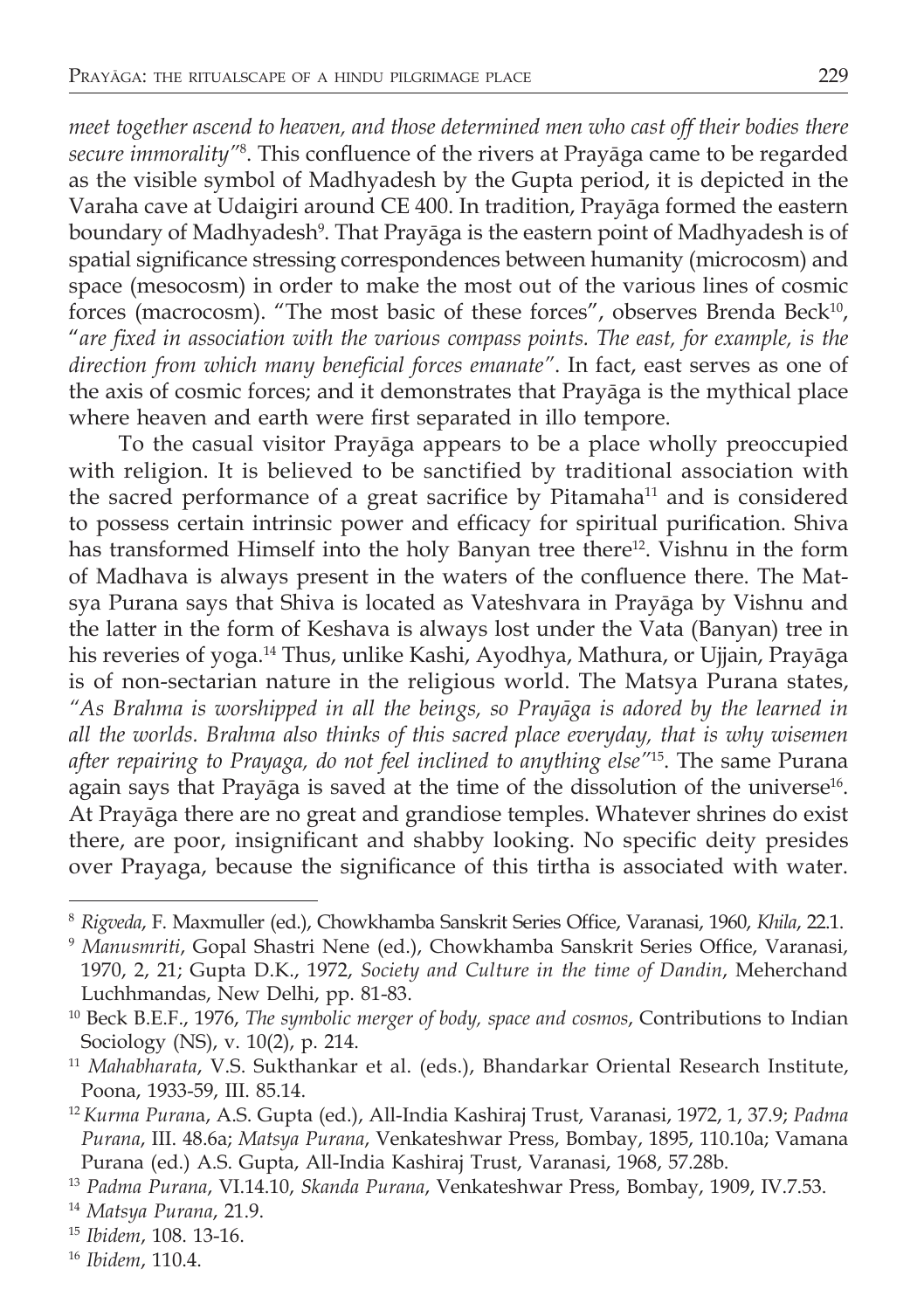The Brihadaranyaka Upanisad speaks of *"the origin of truth from water, truth that originated Brahman; Brahman who is the originator of Prajapati; and Prajapati who is the father of all beings"*17. In the Shatapatha Brahmana "water doubtless means ambrosia", so this vedic text advises brahmacarin *"to sip water for suffering no harm of any kind"*<sup>18</sup>. The water of the confluence of the great water-bodies like the Gangā and the Yamuna has, therefore, naturally been glorified. Everyday a number of pilgrims come to Prayaga, and all that they do is to take the holy dip in the sacred waters of the confluence. During the annual month long fair of Magha (January-February) hundreds of thousands of people assemble there for ritual bathing, and every twelfth year they come by millions to the Kumbha Mela. The Kumbha Melas are also held at Haridvara, Nasik and Ujjain, but none of them is comparable to the Kumbha Mela at Prayaga. It is the biggest, the most sacred, the most attractive, and the most spoken of and written about mela in the world.19 Herein lies the greatness of Prayaga, which is inseparably linked with the cultural and religious heritage of India.

The word Prayāga is derived from pra√yaj, the prefix 'pra' means 'great' and the term 'yaga' denotes 'sacrifice', and this reminds of the way in which pilgrimage to a sacred place came to be considered the primary substitute for the Vedic sacrifices. The Mahabharata says that since Prajapati performed a great sacrifice there, it is known as Prayaga<sup>20</sup>. In the Padma Purana Prajapati is said to have performed the great sacrifice there for gaining power to create the universe at the beginning of the creation. Prayāga is the middle sacrificial altar of Prajapati, other such vedis (altars) on the earth being at Gaya, Kurukshetra, Viraja and Pushkar.<sup>21</sup> The vedic sacrificial altar is connected to the transfer of energy from heaven to earth : *"I am Heaven, thou art Earth"*, declares the Brihadaranyaka Upanisad IV.4.3. This place is thus transformed into a sacred place, showing how a macrocosm can be transformed into a mesocosm reflected into the microcosm – a process called sacralization. This was the greatest of all sacrifices as is signified by the prefix 'pra'. The epic-puranic texts emphasise on the prefix 'pra', when it is said that Prayāga predominates over all places on account of its supernatural efficacy.<sup>22</sup> The Puranas explain 'pra' in Prayāga as 'prakrista', generally translated as 'excellent', but it may also be taken to mean 'drawn forth' or 'drawn out', alluding to the act of ploughing<sup>23</sup>. This may suggest

<sup>21</sup> *Padma Purana*, VI. 128.263-264.

<sup>17</sup> *Brihadaranyaka Upanisad*, [in:] the Upanisatsangraha, J.L. Shastri (ed.), *Motilal Banarasidass*, New Delhi, 1970, V. 5.1.

<sup>18</sup> *Shatapatha Brahmana*, A. Weber (ed.), Chowkhamba Sanskrit Series Office, Varanasi, 1964, XI. 5.45.

<sup>19</sup> See Dubey D.P., 2001, *Prayāga: The Site of Kumbha Mela*, Aryan Books International, New Delhi, pp. 120-155.

<sup>20</sup> *Mahabharata*, III. 85.14.

<sup>22</sup> *Mahabharata*, III. 83.74; Matsya Purana, 109.10b-11a; *Naradiya Purana*, II.63.57; *Skanda Purana*, IV.7.49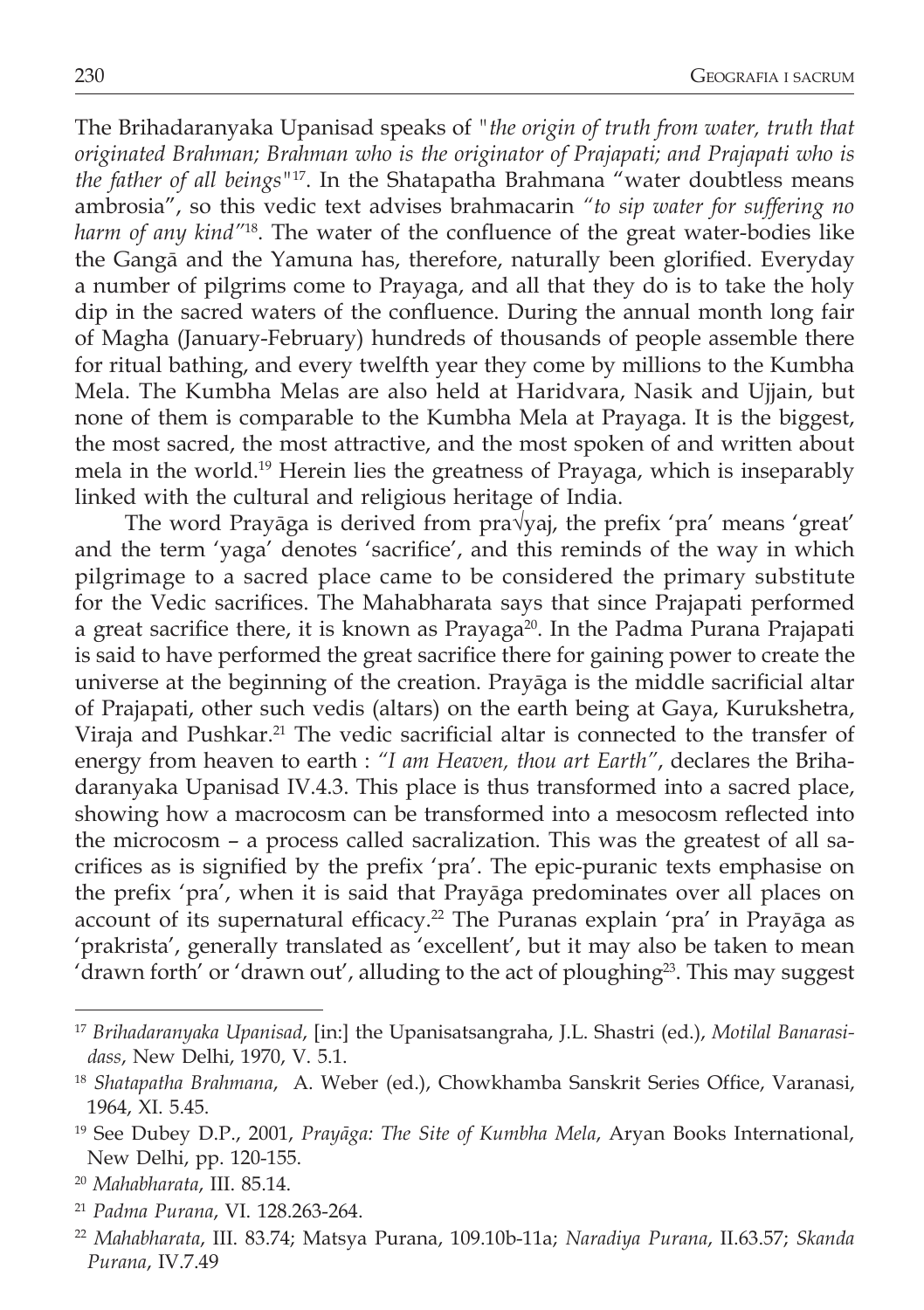that the name Prayāga owes its origin to the introduction of cultivation together with the transplantation of vedic sacrificial culture, but is explained in a mythical way in the ancient scriptures. This is corroborated by the epic-puranic evidence which personifies Prayāga as the symbol of fertility by saying that "the thighs of the goddess Earth are between the rivers Gangā and Yamuna, and Prayāga is her generative organ."24 Moreover, ploughing itself is traditionally regarded as a sacrificial ritual. 'The introduction of cultivation and clearing of forests and bushes for agricultural land was the old form of yajna and dharma in India,' suggests Bhagwan Singh<sup>25</sup>. This experiment was made somewhere in the Indo-Gangetic plain which was the biggest and supposedly the richest farming zone in the world, generating a surplus far more impressive than the one fancied in the fertile crescent zone. Prayāga appears to be the first region occupied by the early forming settlers in the Gangā plain. The discovery of wild rice in the 9th-8th millennium BCE in Chopani Mando in the advanced Mesolithic and cultivated rice in the Neolithic levels of 7<sup>th</sup>-6<sup>th</sup> millennium BCE at Koldihwa and Mahagara in the Prayāga region<sup>26</sup> has provided solid archaeological foundation to the thesis.

Prayāga is found to acquire a highly developed structural form. A whole range of rituals and usages came to be associated with it, which invested the holy environment with an extraordinary popular appeal. Besides sacrifices, other rites prescribed there are bathing (snana), death rites (shraddha and tarpana), fast (upavasa), gift-giving (dana), tonsure (mundana) and suicide (kayotsarga). Most of these are rites commonly associated with all tirthas. The ceremony of mundana is, however, made compulsory there. It is said that if one has tonsured at Prayaga, there is no need of offering pindas (ceremonial cake of cooked food) to ancestors at Gaya, making gifts at Kurukshetra and eschewing the body at Varanasi.27 Kings and commoners from different parts of the sub-continent are known to have often visited this place on pilgrimage to commit suicide<sup>28</sup> and make suitable grants in charity<sup>29</sup> to commemorate the event. Prayāga was the most popular centre for suicides attracting persons inclined to observe this practice. This self inflicted death rite at the foot of the Banyan tree and from its

<sup>23</sup> *Upadhyaya*, G.P. 1976, *The Origins and Functions of Tirthas : Some Epic and Puranic Testimonies*, Indian History Congress Proceedings, 47<sup>th</sup> Session, Calicut, p. 127.

<sup>24</sup> *Mahabharata*, III.83.71; *Kurma Purana*, I.35.11; *Matsya Purana*, 105.19; *Padma Purana*, III. 39. 71b-72a.

<sup>25</sup> *Singh, Bhagwan,1995*, The Vedic Harappans, Aditya Prakashan, New Delhi, pp. 5-6.

<sup>26</sup> Sharma G.R. et al. 1980, *From Hunting and Food-gathering to Domestication of plants and animals: Epi-Palaeolithic to Neolithic*, History and Archaeology, v. I (1-2), p. 23.

<sup>27</sup> Naradiya Purana, II. 63. 105-106.

<sup>28</sup> Dubey D.P., 1987, *The Religious Practice of Suicides at Prayaga*, Archiv Orientalni, v. 55, pp. 355-369.

<sup>29</sup> Dubey D.P., 2001, *Prayāga: The Site of Kumbha Mela*, Aryan Books International, New Delhi, pp. 86-91.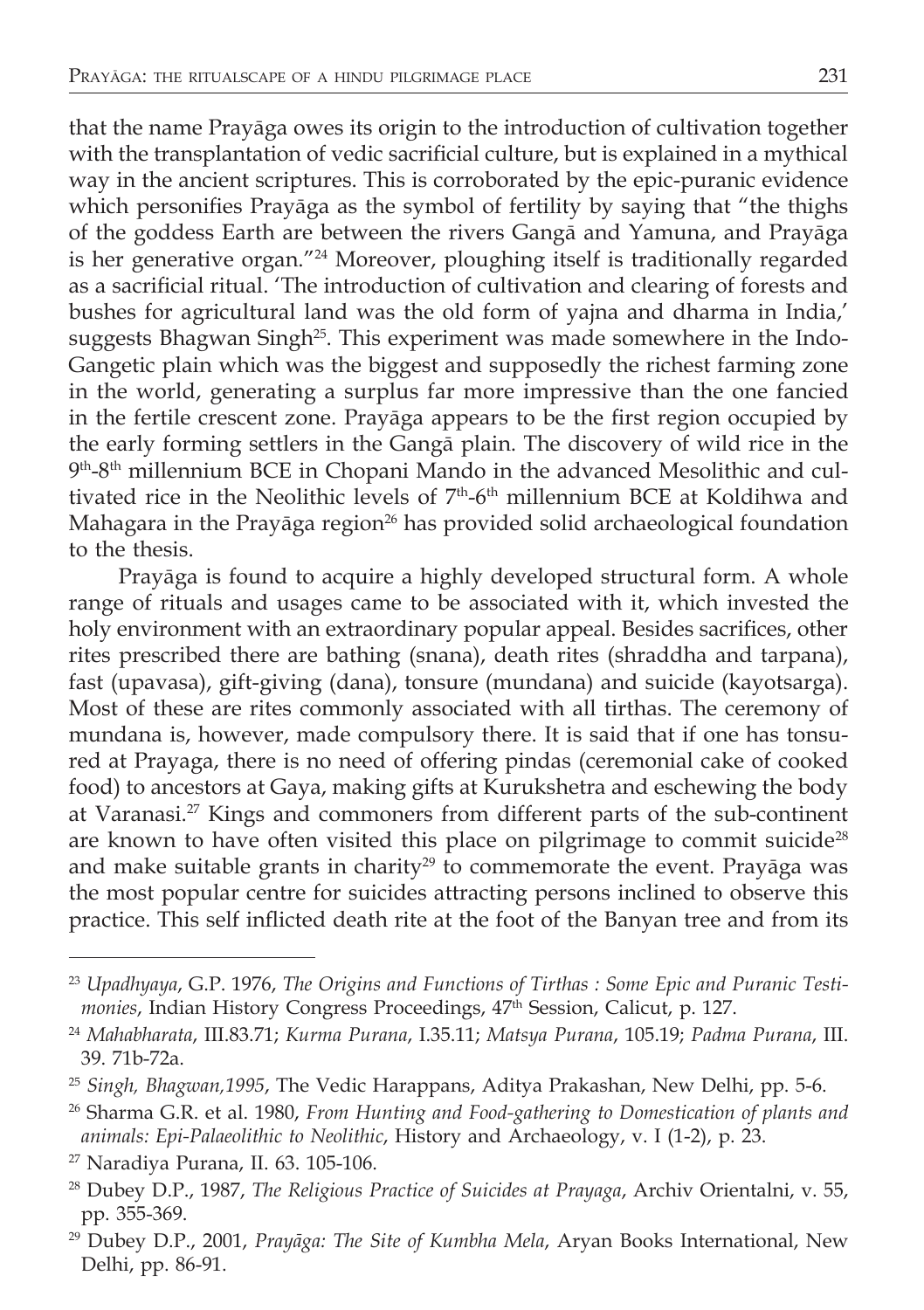top at Prayāga came to an end by the last quarter of the sixteenth century when emperor Akbar built his fort there. However, it continued at the confluence of rivers upto the middle of the Nineteenth century when the British Government forcibly banned and stopped it. Still today people in old age long for death there; and for that they go on pilgrimage in the chilly cold month of Magha, stay there under the open sky or in tents and huts pitched on the sandy bed, bathing thrice a day, subsisting on meager food, reading scriptures, listening discourses and chanting the holy names of god.

Bharati has observed, *"Just as shrines of local, regional or sectarian importance all over India compare their own merit giving capacity to that of Banaras, shrines close to a river or located inside a water expanse compare themselves to Prayaga"*30. Its geographical position is laden with significance. The sacred space of Prayāga is often divided into three parts-Veni/Triveni, Prajapatikshetra and Prayāgamandala – each preceding one being smaller and holier than the subsequent one. This shastric division, when put to test, has still not lost its relevance in the sacred geography of Prayaga. Veni is the confluence of the rivers which dominates the physical landscape of the sacred place. It gives to Prayāga the most attractive natural character which is not found at any other place in the world. Prajapatikshetra signifies Prayaga, which extends from Pratishthana in the east to Kambalashvatara Naga shrine in the west and Vasuki-hrada in the north to Naga Bahumulaka in the south $31$ . Prayāgamandala is said to be five yojanas in extent $32$ . One yojana of the puranic sacred geography represents one krosha only<sup>33</sup>, a krosha being a unit of measurement equivalent to 2.26 miles. Hence, the circuit of Prayagamandala would be about 11½ miles in diametre. The geographical centre of this mandala, according to the medieval tirtha-digests is the Brahmayupa (the sacrificial post of Prajapati)<sup>34</sup> which may be identified with the Ashokan pillar now standing in the Akbar's fort in the vicinity of the confluence. The earliest reference to the confluence of the rivers Gangā and Yamuna occurs in a paralipomena verse of the Rigveda. Prayāga is mentioned first in the Epics and the concept of Prayagamandala is first noticed in the Puranas. Thus the sacred space beginning with Sangama gradually extended to the surrounding areas. This shows how a single sacred site in course of time develops into a sacred zone. Such extention of the sacred topography is also found at other tirthas, such as in Kashi where four civic units – Antaragriha, Avimukta, Varanasi and Kashi – with definite

<sup>30</sup> Bharati A., 1970, *Pilgrimage sites and Indian Civilisation*, in Chapters in Indian Civilisation, J.W. Elder (ed.), Kendali-Hunt Publ. Co., v. I, p. 107.

<sup>31</sup> *Mahabharata*, III. 83.72; *Naradiya Purana*, II.63. 54b-55a; *Padma Purana*, III.39.72b-73a; *Matsya Purana*, 103.3-4.

<sup>32</sup> *Matsya Purana*, 107.9, 110.8; *Padma Purana*, III.45.8; *Naradiya Purana*, II.63.44.

<sup>33</sup> *Tristhalisetu of Narayana Bhatta*, S.N. Shukla (ed.), Govt. Printing Press, Allahabad, 1936, pp. 16, 101; *Tirthaprakasha of Mitra Mishra*, Vishnu Prasad (ed.), Chowkhamba Sanskrit Series Office, Varanasi, 1917, p. 176.

<sup>34</sup> *Tristhalisetu*, p. 15; Tirthaprakasha, p. 328.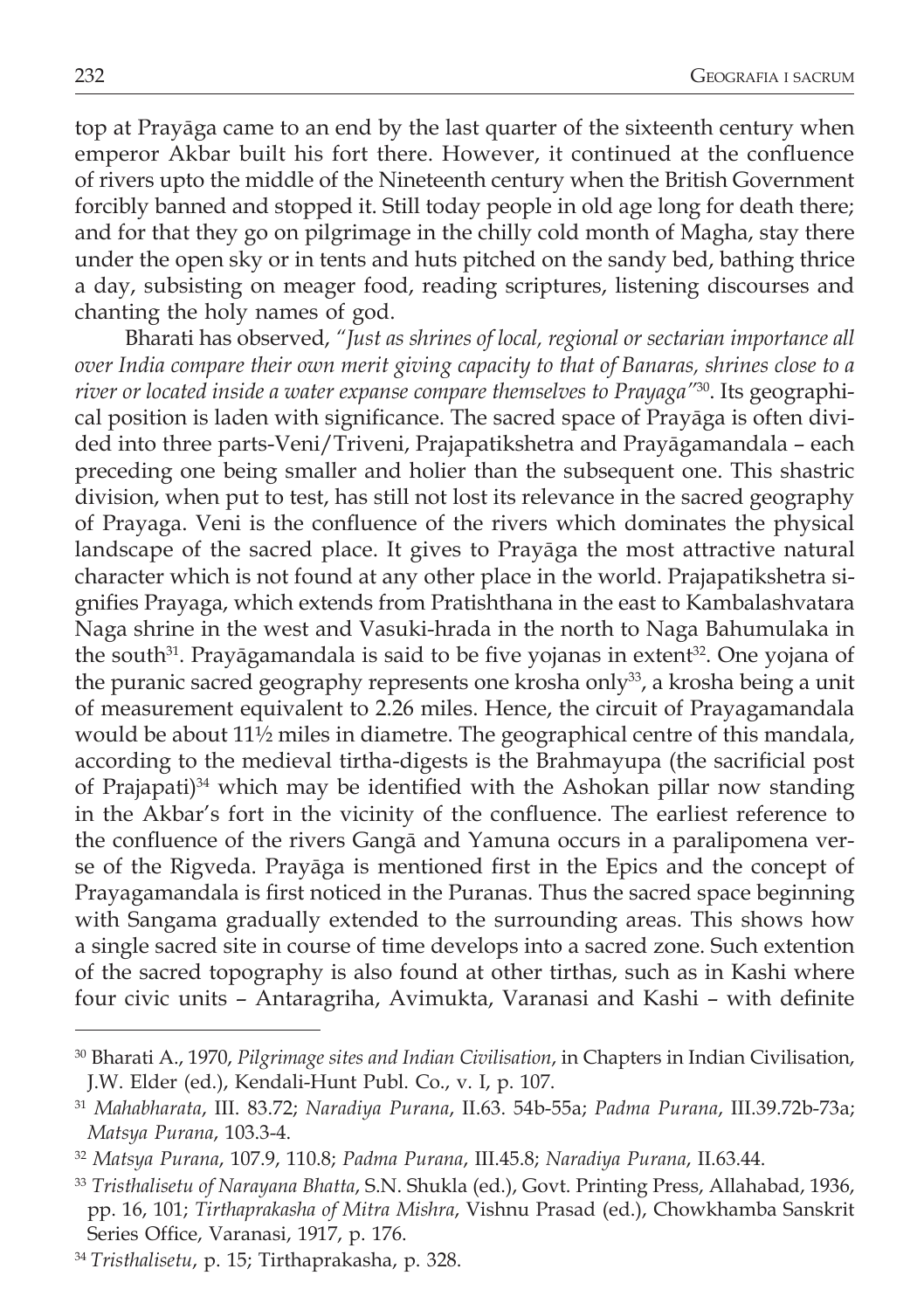geographical boundaries are mentioned in the puranic texts<sup>35</sup>. It may have been due to the *"positive technique in the process of land taking or land settlement by the pioneers of the tirtha"*36.

It is notable that the sacred landscape was demarcated, differentiated and objectified into something spatially distinct. It shows order and emanates power, and two fences of Prayāga and Prayagamandala, though formless, encircle it (i.e. Veni) for the same reason *"that a station generating electricity is fenced in to warn and shield unwary men"*. <sup>37</sup> The enclosures demarcating Prayāga and Prayāgamandala delimit areas of concentrated divine powers. The circles serve to warn profane man of the danger to which he would be exposed if he is to enter without faith, as Yi-Fu Tuan leads us to believe. That is why religious minded people approach it in trembling because they believe it to be the habitation of supernatural powers that far exceed human grasp.

Prayāga is famous as the king of Hindu holy places. Therefore, all tirthas, cities, streams, gods, mountains and sages dwell there, desiring their own liberation as well as their attendance being always registered in the kingly court. Prayāga is thus dense with holy spots. It is said to contain so many holy spots that sage Markandeya declared his inability to enumerate them in total<sup>38</sup>. This statement suggests that various objects and spots in this sacred place were perceived as its sub-tirthas, which are not separate units but parts of a whole. Most of the texts cousulted, however, describe a few out of the hundred thousand of holy spots in Prayaga. Their number ranges from six in the Mahabharata to thirty five in the treatises on pilgrimage. The number of sub-tirthas in Prayāga appears to be very insignificant when compared to that of Ujjain, Mathura, or Varanasi where more than two hundred sub-tirthas exist. The holy spots are generally located near the river banks in Prajapatikshetra. But finding out their locations of antiquity is sometimes very difficult, sometimes even a fruitless effort. Some of them are, however, still regarded holy by modern pilgrims. The main holy spots in Prayāga, referred to in the texts, are Sangama, Agni-tirtha, Anaraka-tirtha, Bharadvaja Ashrama, Bhogavati, Dashashvamedhika, Hamsa-prapatana, Kambalashvatara Nagas, Naga Bahumulaka, Koti-tirtha, Pratishthana, Samudrakupa, Rinamocana, Sandhyavata, Akshayavata, Soma-tirtha, Urvashipulin and Vasuki-hrada. Trees, animals and water bodies fused with the worship of gods occupy an important place in the religious topography of Prayaga. These holy spots vary widely not only in degree of spiritual efficacy, but also in the rites considered especially appropriate to them. Thus, if a bath would obtain heaven in one spot, in another spot it would fetch a celestial plane, or a merit equal to the performance of an ashvamedha sacrifice. Again, if it is especially meritorious to take bath in

<sup>35</sup> Eck D.L., 1983, *Banaras: City of Light*, Routledge & Kegan Paul, London, pp. 350-355.

<sup>36</sup> Agrawala V.S., 1963, *Matsya Purana: A Study*, All-India Kashiraj Trust, Varanasi, p. 115.

<sup>37</sup> Tuan Y.F., 1978, *Sacred Space : explorations of an idea*, in Dimensions of Human Geography, K.W. Butzer (ed.), University of Chicago, Chicago, p. 92.

<sup>38</sup> *Matsya Purana*, 103.6; Padma Purana, III. 41.6a-7.